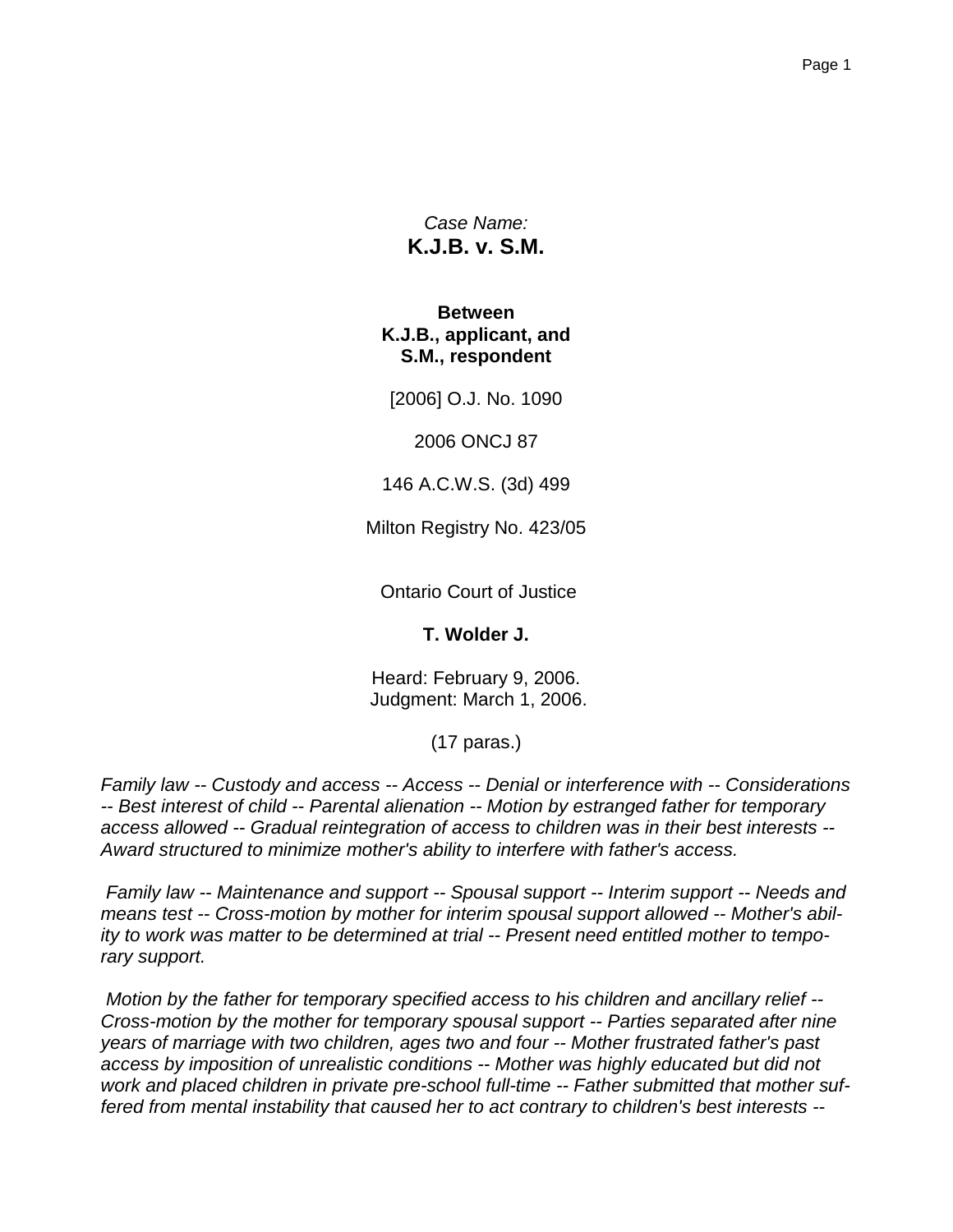*Mother complained of domestic assault and alleged that the father was intoxicated in presence of children -- Children's Aid Society found no evidence to support allegations -- Assault matter was presently before criminal court -- Parties agreed that access should resume, but disagreed on terms -- HELD: Motion and cross-motion allowed -- There was no evidence of misconduct by the father sufficient to warrant interference with the children's right to a consistent and meaningful relationship with him -- It was in best interests of children to remedy separation from father -- Rate of reintegration should be gradual, but not bar the children's right to enjoy a reasonable amount of time with their father -- Access arrangement structured to prevent ongoing interference by mother -- Mother possessed academic tools for gainful employment, but either chose not to work, or was unable to do so due to mental illness -- Issue could not be determined until trial, but mother's present needs entitled her to temporary spousal support at guideline amount.*

### **Statutes, Regulations and Rules Cited:**

Child Support Guidelines, O. Reg. 391/97,

### Court Summary:

*Access to child -- Form of order -- Graduated access -- Adaptability of young child -- In past, mother had frustrated father's access by imposing unrealistic conditions to which father refused to submit, resulting in father's not having seen children for past 9 months -- Now both parents agreed that children should be allowed to enjoy meaningful relationship with father, but mother wanted gradual reintroduction -- Court concluded that, generally at ages of 2 and 4 years, children were extremely resilient and, although access reintegration should be graduated, rate of re-integration should be rapid and child-focussed and not become tool to deny children their right of reasonable access to their father much longer -- Nevertheless, direct contact between parties needed to be minimized to curb mother's ability to interfere with father's access in future.*

*Access to child -- Grounds -- Conduct of parent -- Alleged spousal assault -- In context of domestic dispute where mother had repeatedly frustrated father's access to children, fact of father's alleged assault on mother that was still pending before criminal court should not constitute basis for denying father normal access relationship with his children -- At this interim stage, court was not satisfied that it had any evidence of father's misconduct that justified interference with his children's right to have consistent and meaningful relationship with their father.*

*Support orders -- Interim support -- Grounds -- Doubt about entitlement -- Mother had 4 university degrees and both of her children (2 and 4 years of age) attended Montessori school on full-time basis, 5 days per week, but she did not work -- Instead, she mainly stayed at home watching television and regularly went out to exercise at fitness clubs -- It would be premature, on basis of conflicting evidence, for motions judge to determine with any degree of certainty why she was not working -- Question of her mental stability should be reserved for trial judge -- Until then, mother should be given benefit of doubt -- At this interim stage, reality was that mother had present need, had no income and was entitled to*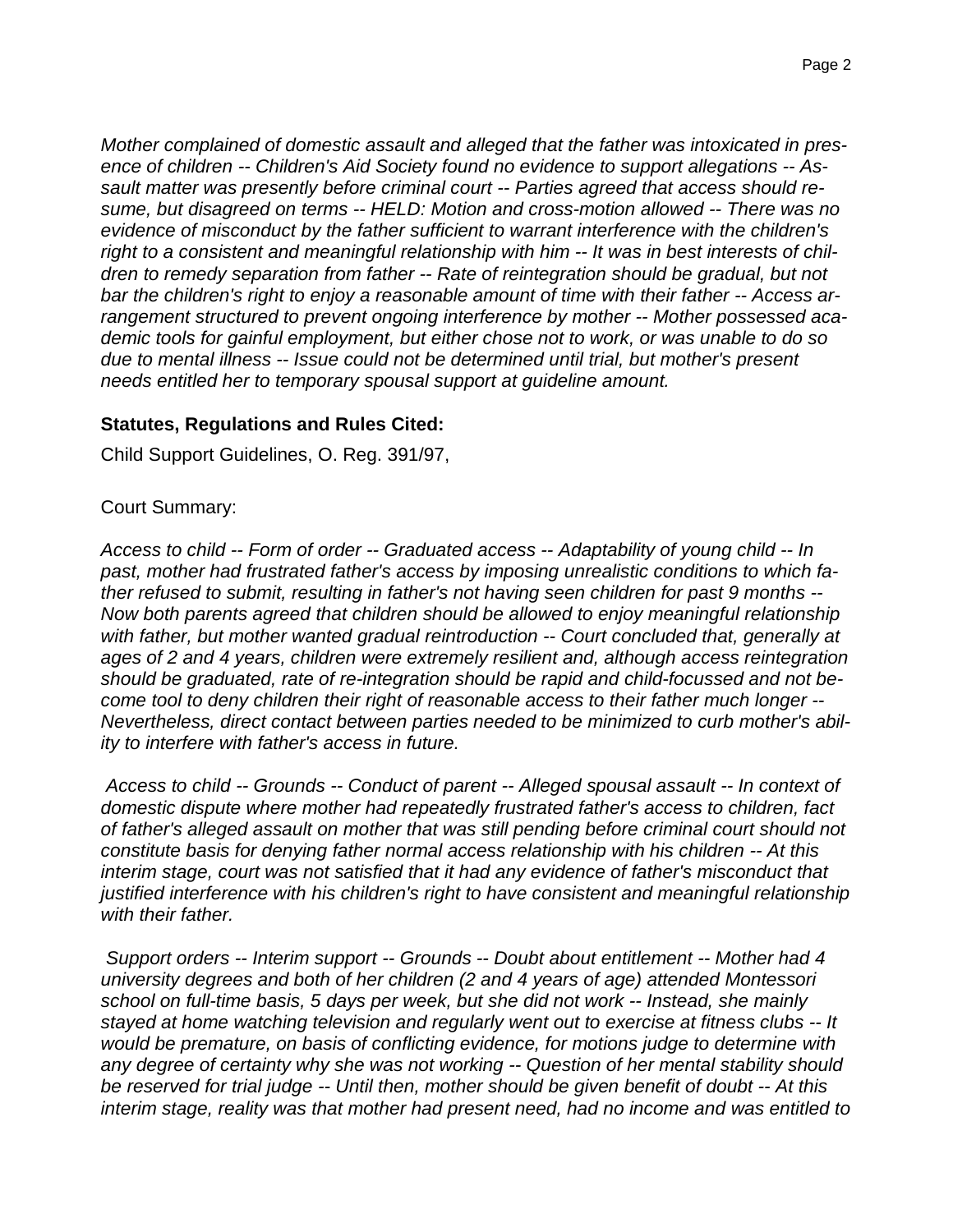*some temporary spousal support -- Court ordered father pay mother monthly interim spousal support of \$1,500 for 12 months or until trial, whichever event came first -- This would allow mother enough time to become gainfully employed or to persuade court that she was unemployable for reasons beyond her control (such as mental health) -- Shortterm nature of interim order would also discourage mother from delaying case.*

## **Statutes cited:**

Child Support Guidelines, O. Reg. 391/97 [as amended].

## **Counsel:**

Brendan R. Neil for the applicant mother Steven D. Benmor for the respondent father

**1 T. WOLDER J.**:-- In his motion of 30 January 2006, the respondent father seeks an order for temporary specified access to his two children, M.G.M. (DOB) and M.R.M. (DOB), together with other relief. The applicant mother has filed a cross-motion seeking temporary spousal support, temporary child support and special expenses.

**2** The parties have now agreed that a temporary order should issue for the primary residence of the two children to be with the applicant mother. They have also agreed that a temporary order should issue for the relief sought in paragraphs 3, 4, 5, and 6 of the respondent father's motion. The parties have also agreed that the respondent will pay \$1,544 per month for temporary child support for the two children as requested in paragraph 3 of the applicant mother's cross-motion. The only issues remaining are that of the father's claim for temporary access and the mother's cross-claim for temporary spousal support. The mother has agreed temporarily to withdraw her request for temporary special expenses.

# **1: BACKGROUND**

**3** The parties were married on 27 December 1996 and separated nine years later on 25 February 2005. This was the first marriage for the applicant mother and the second marriage for the respondent. Two children were born from this relationship, namely, M.G.M. on (DOB), now 4 years of age, and M.R.M. on (DOB), now 2 years of age.

**4** Although both parties now agree that both children should be allowed to enjoy a meaningful relationship with their father, the mother has frustrated such access in the past and has imposed unrealistic conditions, resulting in the father's not having seen his children since June 2005. Even an arrangement for Christmas 2005 access fell through when the mother decided to impose unilateral conditions upon the father that the father could not accept.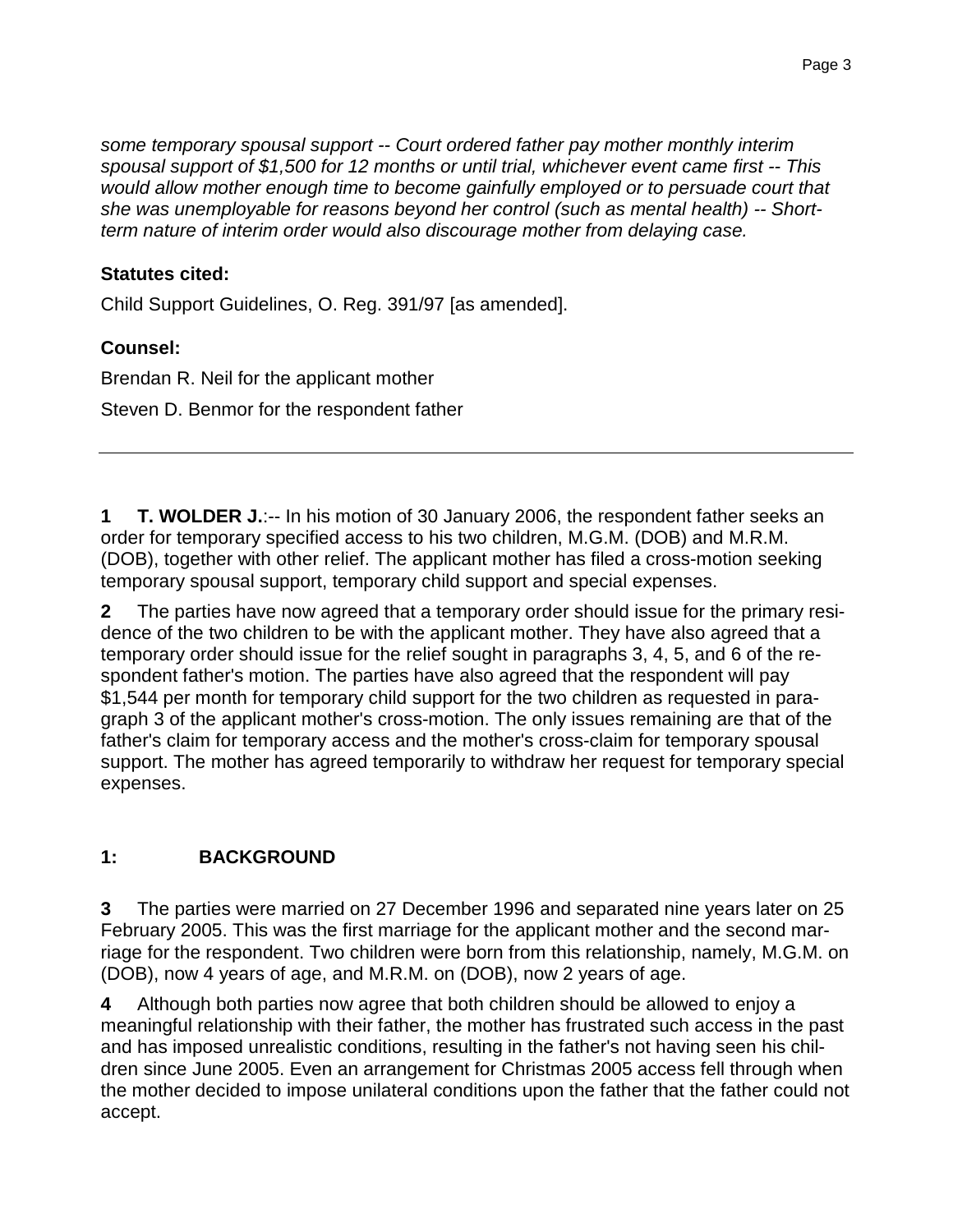**5** The applicant mother is well educated. She has four university degrees. Yet she does not work. Both children attend MTS school full-time, notwithstanding their young ages. The applicant mother generally stays at home watching television and going out to fitness clubs to exercise.

**6** The father claims that the mother suffers from a mental illness or mental instability that has caused her in the past to act aberrantly and contrary to the best interests of the children. By way of example, the father claims that the mother changed the children's schooling arrangement unilaterally without consulting with the father, causing great disruption to the children's educational plans and great financial cost to the family.

**7** The mother complained that the father assaulted her early in 2005. This complaint caused the father to be charged criminally for assault. That matter is presently before the criminal court.

**8** The mother has made complaints about the father to the Children's Aid Society, including allegations that the respondent is intoxicated in the presence of the children and consumes alcohol to excess. These were investigated by the children's aid society, which found no evidence to support the allegations.

**9** Although the mother now agrees that access to the father should be reinstated, she argues that such reinstatement should be very gradual since the children have not seen their father since last June.

## **2: ANALYSIS**

**10** Since both parties now agree that access by the father to the children should resume, I will not dwell on the reasons why the father's access stopped last June.

**11** After considering all the evidence filed and submissions heard, I find that, since the birth of the children until June 2005, the respondent father has been engaged with the children and that his ability to continue a meaningful relationship with the children since June 2005 has been frustrated by the mother. The fact that the assault proceeding continues before the criminal court should not constitute a basis for denying the father a normal access relationship with his children. Although the criminal proceeding will be determined on the basis of the evidence placed before the criminal court, I am not satisfied that there is any evidence before this court of misconduct on the part of the father sufficient to warrant an interference with his children's right to have a consistent and meaningful relationship with their father.

**12** The children are two and four years of age. I find that, generally, children of that age are extremely resilient. They have been denied their right to have a relationship with their father since last June. This situation needs to be remedied very quickly in the best interests of the children. Although I agree that the reintegration of access should be gradual, I am not persuaded that the need to restore the access on a graduated basis should bar the children's right to enjoy a reasonable amount of time with their father very quickly. In other words, the rate of re-integration of the children with their father should be child-focussed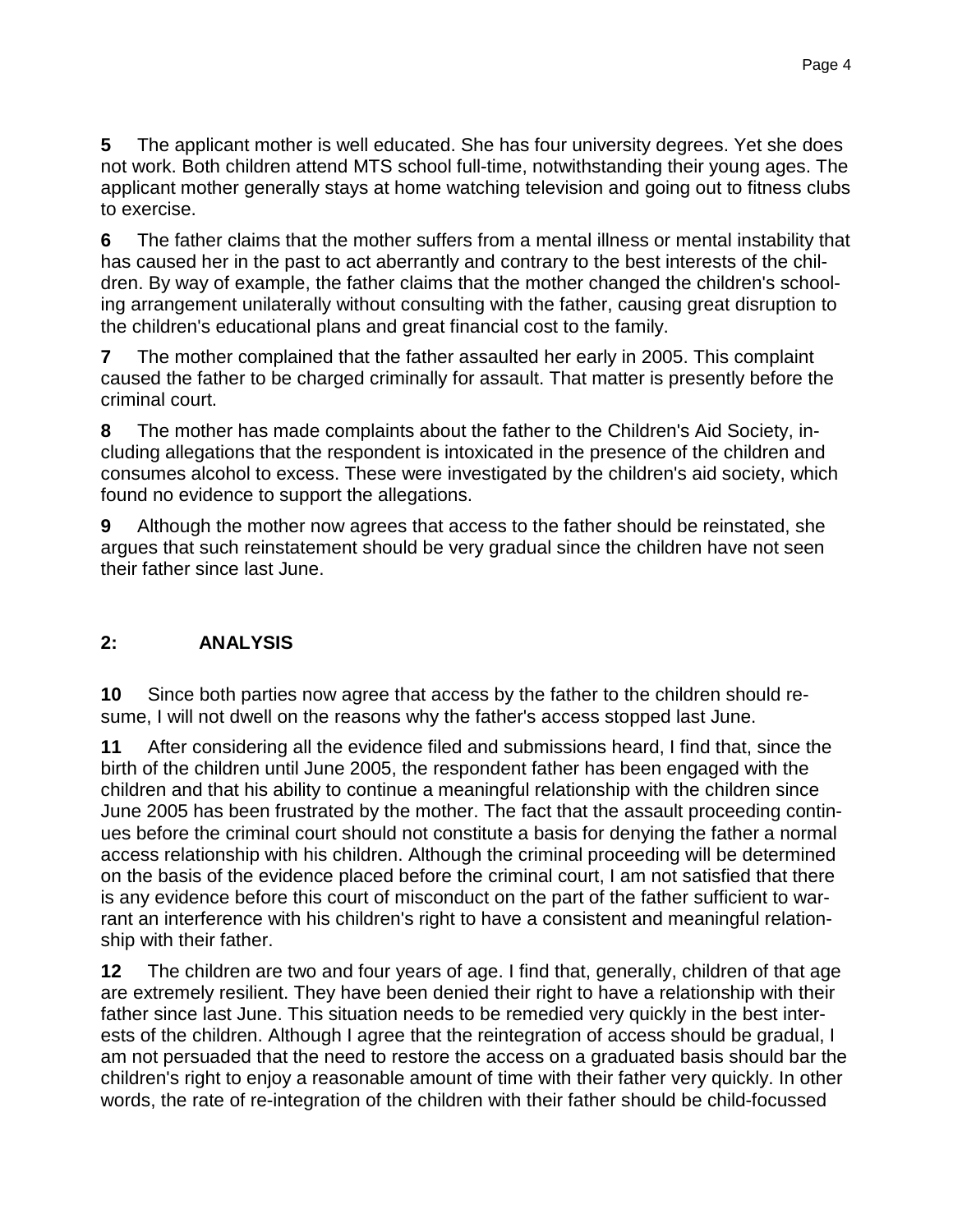and should not act as a tool to deny the children their right of reasonable access to their father much longer. I am of the view that any access arrangement should be structured in such a way as to prevent the ability of the mother from interfering with the father's access in the future. Therefore, until the Office of the Children's Lawyer is able to report to this court, I am of the view that it would be in the best interests of the children that the contact between the parties for the purpose of access be kept at a minimum.

**13** With respect to the issue of spousal support, there is no doubt that, if the mother's mental health is sound, with four university degrees she should have no difficulty in securing lucrative employment and thereby being able to support herself. The present reality is that the mother does not work. Although both children attend school full-time, five days per week, the mother mainly stays at home and mainly watches television and regularly goes out to exercise when the children are not at home.

**14** The issue of the state of the mother's mental health cannot be determined at this stage. If she is mentally ill, as the father alleged, then this may very well explain some of her strange past behaviour and her present inability to seek and to find gainful employment, notwithstanding her numerous university degrees. A finding to this effect will have a bearing both upon the issue of the mother's need of spousal support and the issue of custody and access. If it should be found that the mother is not mentally ill but merely chooses not to work, notwithstanding that she possesses the academic tools for gainful employment, then such would be a basis for the father's successfully being able to argue that the mother is not in need of and that, therefore, he should not have to pay spousal support for the mother. The fact that the mother either chooses not to work, although she is able to work, or cannot work on account of a mental illness, will also have some impact on the custody and access issue.

**15** It is my view that this court must decide the issue of temporary child support based upon the present realities, which are that the mother is not working and has no income. It is premature, on the basis of the conflicting evidence before me, to determine with any degree of certainty why the mother is not working. However, until that issue can be determined at trial, I find that the mother should be given the benefit of the doubt. Therefore, she has a present need and is entitled to some temporary spousal support. Since the father is already paying and has agreed to continue to pay the sum of \$1,544 per month for support of the two children to the mother, based on his income of \$129,000 per year, and since the quantum of spousal support must be considered after the amount of child support has been determined, I find it appropriate that the father pay to the mother for temporary spousal support, the sum of \$1,500 per month for a period of 12 months or until the trial of this case, whichever shall be the earlier event. This amount is determined without a DivorceMate spousal support calculation being provided but reflects an income split of less than 50% in favour of the mother. This will then give the mother sufficient time to become gainfully employed or to prove to this court that she is not capable of being employed on account of her mental health or for other reasons beyond her control. The short duration of this temporary order will also act as an incentive for the mother not to delay this litigation.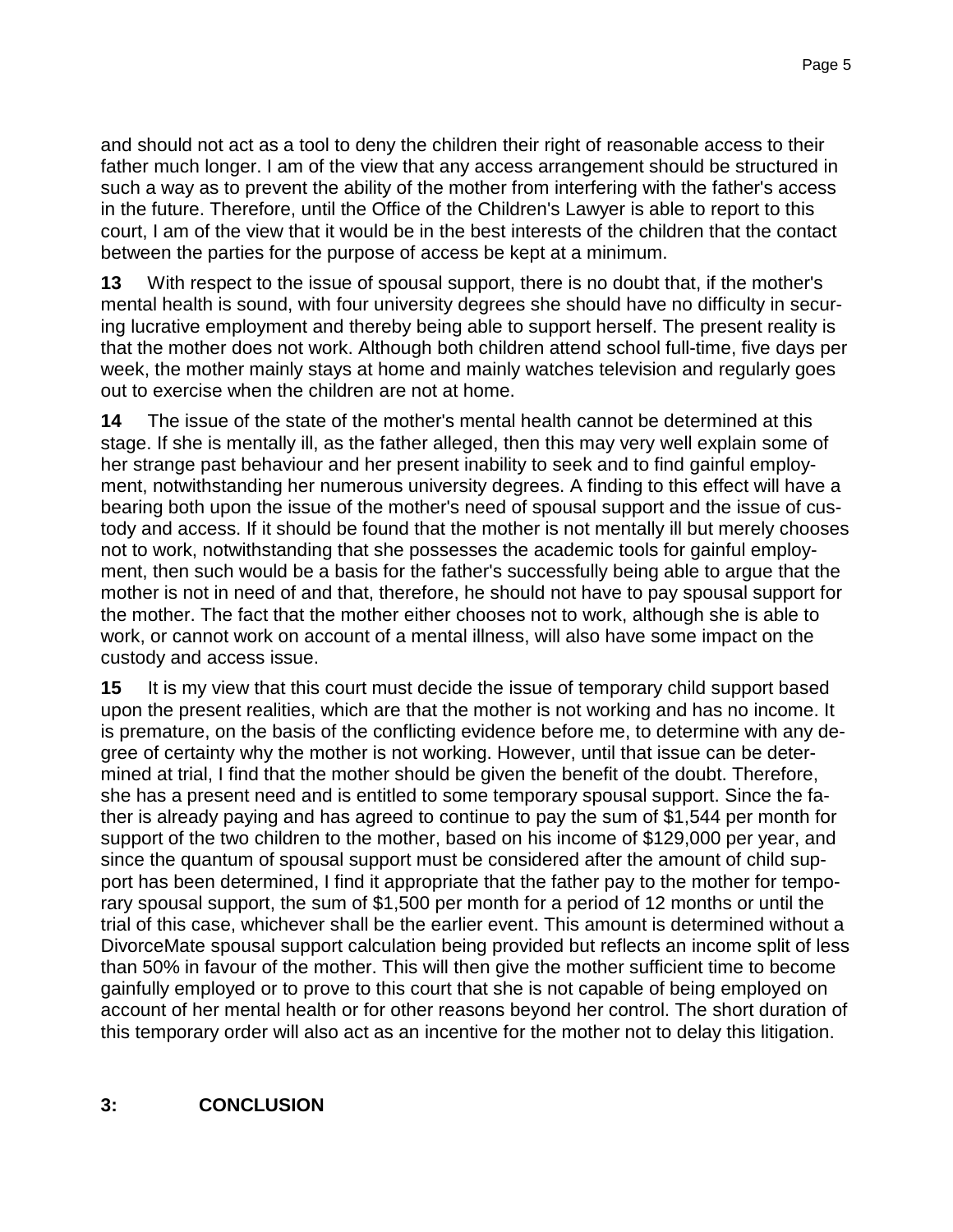#### **16** This court orders that:

- 1. The children, M.G.M. (DOM) and M.R.M. (DOM), shall have their primary residence with the applicant.
- 2. The respondent's access to his two children shall be reinstated immediately as follows:
	- (a) Commencing 3 March 2006 until 17 March 2006, the respondent shall pick up the children from school on Fridays between 4:00 p.m. and 6:00 p.m. (subject to the requirements of the children's school) and deliver them to any neighbour or friend whom the applicant designates, on the following day, (Saturday) at 8:00 p.m., who shall return them to the applicant; and the respondent shall pick up the children from school on Mondays and Wednesdays between 4:00 p.m. and 6:00 p.m. (subject to the requirements of the children's school) and deliver them to any neighbour or friend in Oakville whom the applicant designates, at 8:00 p.m. who shall return them to the applicant; and,
	- (b) Commencing on 24 March 2006 and on alternating weekends thereafter, the respondent shall pick up the children from school on Fridays between 4:00 p.m. and 6:00 p.m. (subject to the requirements of the children's school) and deliver them to school on Mondays between 7:00 a.m. and 9:00 a.m. (subject to the requirements of the children's school) (such day to be extended in case of a Statutory holiday) and the respondent shall pick up the children from school on Wednesdays between 4:00 p.m. and 6:00 p.m. (subject to the requirements of the children's school) and shall deliver them to school on Thursday morning between 7:00 a.m. and 9:00 a.m. (subject to the requirements of the children's school), to continue until further order of this court or until the criminal proceeding has been completed, when this access arrangement may be further reviewed.
- 3. Each party shall be entitled to information regarding matters relating to the well-being of the children, including health, education, religion and extra-curricular activities and both parties shall have the same right to obtain all educational, medical, and religious records of the children, as well as the right to discuss the welfare of the children with the children's doctor, teacher, counsellor, therapist or spiritual advisor or others who are involved with the children, subject to the children's right to have their communication with doctors, therapists and spiritual advisors kept confidential from their parents.